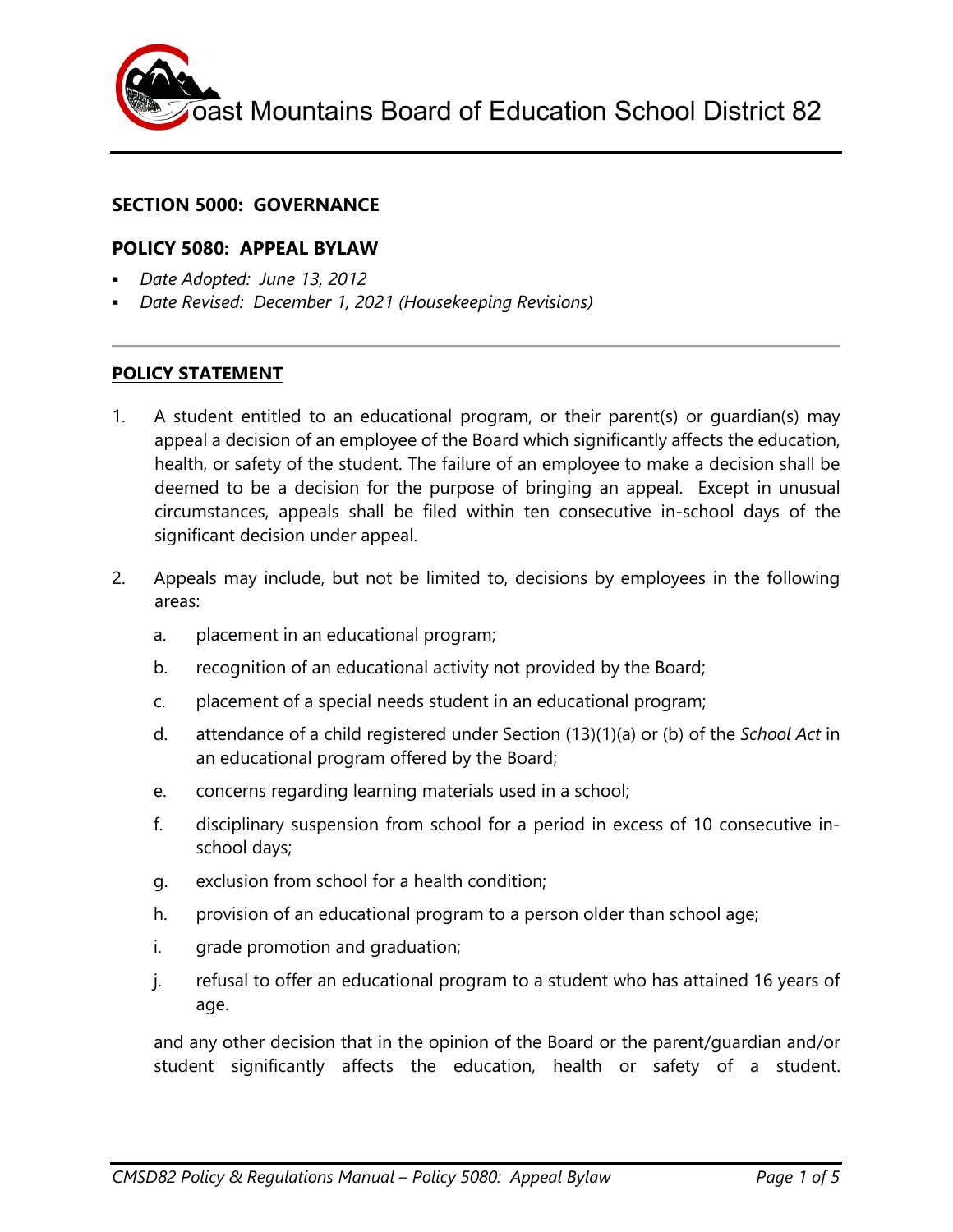

### **POLICY STATEMENT** *(continued)*

3. The Board may refuse to hear an appeal until the student and/or parent or guardian has discussed the decision under appeal with the person(s) directed by the Board or its designate, as stated in the attached regulations, or when the decision does not significantly affect the education, health, or safety of the student.

### **REGULATIONS**

1. If a concern by a parent or guardian is not resolved through the *Concerns by Parents Procedures,* the parent may choose to formally appeal the decision.

#### 2. **Appeals to the District Staff**

- a. The parent or guardian shall appeal the decision in writing to the Superintendent of Schools within 10 consecutive in-school days.
- b. Every appeal must be commenced by a written *Student and/or Parent Appeal Form* which shall state:
	- i. the name and address of the student and/or parent or guardian bringing the appeal and, where the parent or guardian is initiating the appeal on behalf of the student, the name of the student
	- ii. the current placement of the student (i.e., school, grade, and homeroom teacher)
	- iii. the decision which is being appealed and the date the student and/or parent or guardian bringing the appeal was informed of the decision
	- iv. the name of the Board employee(s) who made the decision being appealed
	- v. the grounds for the appeal and the relief sought
- c. The Superintendent may hear the appeal or may designate one or more members of the district staff to hear the appeal during one or more meetings at the discretion of the Superintendent.
- d. Appeal meetings will normally be held in the student's community.
- e. Appeals to the district staff may include up to two meetings.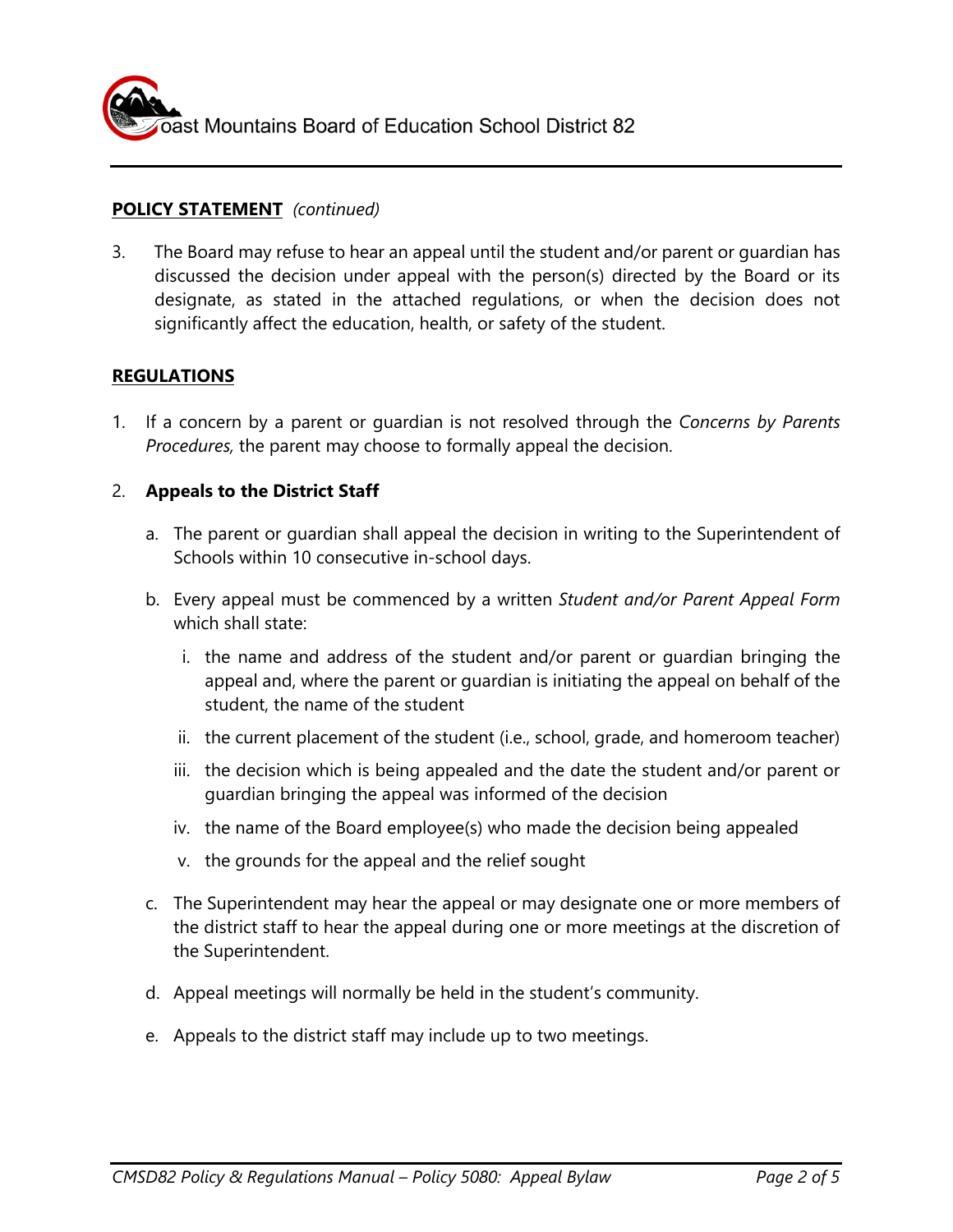## **REGULATIONS**

- 2. **Appeals to the District Staff** *(continued)*
	- f. The individual making an appeal may have, where applicable**,** parents and one advocate, not an employee of the school district, present at the meetings.
	- g. The Superintendent or designate may make any interim decision they deem necessary, pending the outcome of the appeal.
	- h. The decision of the district staff shall be communicated in writing.

### 3. **Appeals to the Board**

- a. Where the parent or legal guardian feels that the decision by the district staff significantly adversely affects their child, then they shall within 10 consecutive inschool days of receiving the written decision appeal the decision to the Board.
- b. The Superintendent or designate will prepare a report for the Board.
- c. The Superintendent or designate will provide the parent or guardian with a copy of any documentation which is to be considered by the Board, except where there are compelling reasons for not doing so (e.g., student safety).
- d. The Board shall consider the following questions when reviewing an appeal:
	- i. Was there fair treatment and, if unfair, did it have an impact on the decision being appealed?
	- ii. Was there any relevant information available that was not considered or did any irrelevant information influence the decision?
	- iii. Is there persuasive evidence which indicates that the decision being appealed was not appropriate?
- e. The Board will invite written and oral submissions from the student and/or parent or guardian bringing the appeal and may decide the appeal based on the submissions.
- f. The parent/guardian and/or the student will be invited to attend the meeting in order to clarify information. The Board investigation will be limited to the issue identified in the written notice of appeal submitted to the Board.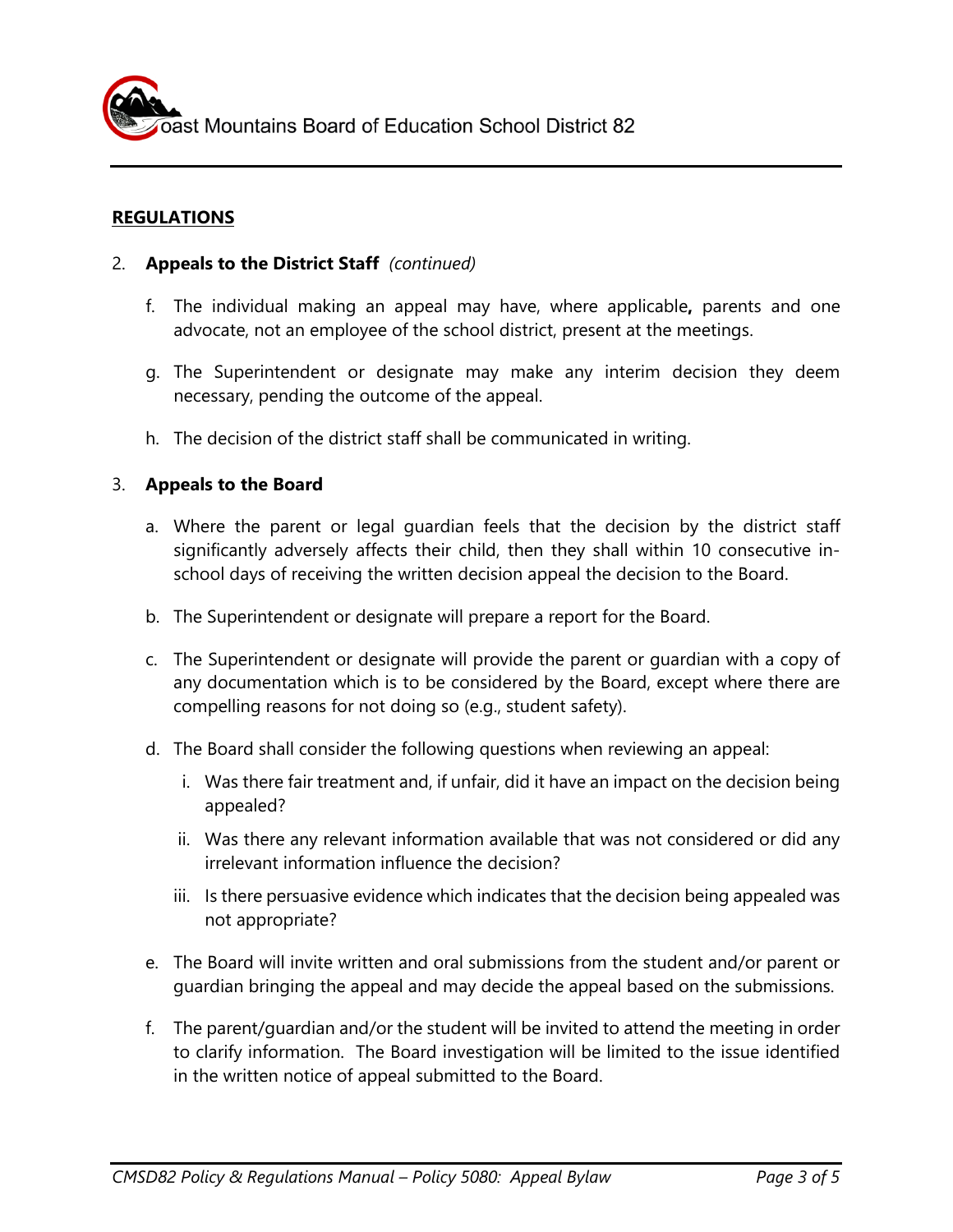# **REGULATIONS**

## 3. **Appeals to the Board** *(continued)*

- g. The Board may consider the appeal notwithstanding any defect in form or other technical irregularity.
- h. The Board may make any interim decision it considers necessary pending the disposition of the appeal.
- i. The decision of the Board shall be in writing and the Board shall promptly notify the student and/or parent or guardian bringing the appeal of the Board's decision regarding the appeal.
- j. In accordance with Section 11(7), *School Act*, the Board will make a decision within 45 working days of the date on which the Board received the appeal, and promptly report that decision to the person making the appeal.

### 4. **Appeals to the Superintendent of Appeals**

- a. A decision of the Board may be appealed to a Superintendent of Appeals with the Ministry of Education.
- b. An appeal to a Superintendent of Appeals is a new hearing.
- c. An appeal to a Superintendent of Appeals does not suspend the operation of a decision under appeal unless the Superintendent of Appeals otherwise orders.
- d. On receipt of an appeal, a Superintendent of Appeals may:
	- i. refer the matter for mediation or adjudication, to a mediator or adjudicator under contract with the Minister or a person designated by the Minister, or
	- ii. summarily dismiss all or part of the appeal.
- e. A Superintendent of Appeals must exercise discretion in accordance with guidelines established by the Minister.